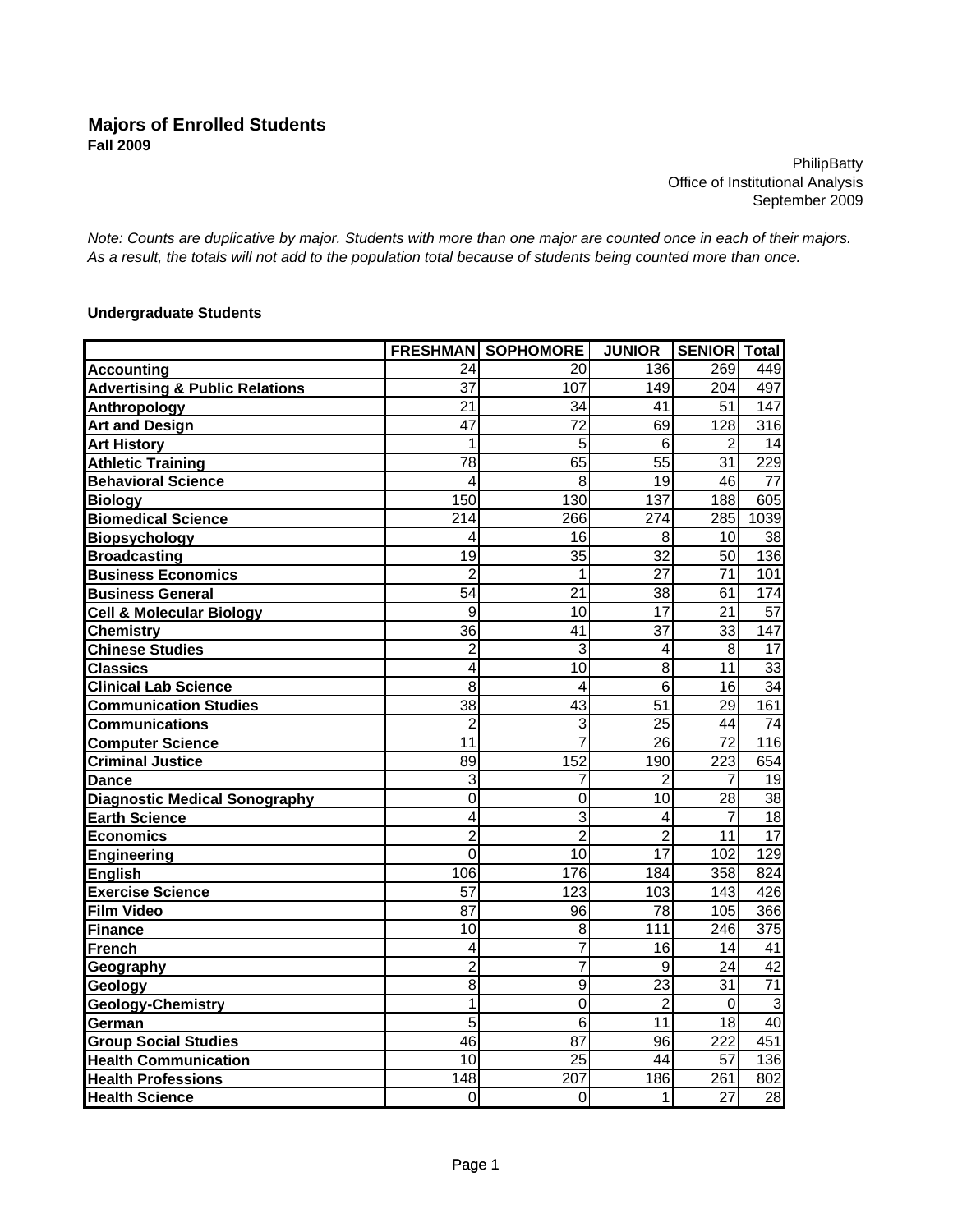|                                       |                         | <b>FRESHMAN SOPHOMORE</b> | <b>JUNIOR</b>  | <b>SENIOR Total</b> |                |
|---------------------------------------|-------------------------|---------------------------|----------------|---------------------|----------------|
| <b>History</b>                        | 43                      | 53                        | 83             | 126                 | 305            |
| <b>Hospitality Tourism Management</b> | 39                      | 114                       | 140            | 204                 | 497            |
| <b>Information Systems</b>            | 1                       | 4                         | 14             | 60                  | 79             |
| <b>Integrated Science</b>             | 14                      | 36                        | 38             | 106                 | 194            |
| <b>International Business</b>         | 6                       | 7                         | 32             | 67                  | 112            |
| <b>International Relations</b>        | 25                      | 45                        | 47             | 66                  | 183            |
| Journalism                            | 27                      | 36                        | 19             | 34                  | 116            |
| <b>Legal Studies</b>                  | 12                      | 21                        | 25             | 34                  | 92             |
| <b>Liberal Studies</b>                | 3                       | 11                        | 42             | 87                  | 143            |
| <b>Management</b>                     | 9                       | 6                         | 120            | 271                 | 406            |
| <b>Marketing</b>                      | 12                      | 9                         | 114            | 282                 | 417            |
| <b>Mathematics</b>                    | 63                      | 120                       | 115            | 186                 | 484            |
| <b>Medical Imaging/Radiation Sci</b>  | $\Omega$                | 6                         |                | 4                   | 11             |
| <b>Music</b>                          | 41                      | 44                        | 45             | 73                  | 203            |
| <b>Natural Resources Mgmt</b>         | 14                      | 31                        | 31             | 55                  | 131            |
| <b>Non Degree Undergraduate</b>       | 107                     | 8                         | 0              | $\overline{2}$      | 117            |
| <b>Nursing</b>                        | 38                      | 31                        | 56             | 304                 | 429            |
| Occupational Safety/Health Mgt        | 1                       | 7                         | 11             | 23                  | 42             |
| <b>Occupational Therapy</b>           | $\mathbf 0$             | 1                         | 1              | 0                   | $\overline{2}$ |
| Philosophy                            | 6                       | 10                        | 24             | 27                  | 67             |
| Photography                           | 24                      | 50                        | 26             | 57                  | 157            |
| <b>Physical Education</b>             | 28                      | 46                        | 60             | 156                 | 290            |
| <b>Physician Assistant Studies</b>    | $\mathbf 0$             | 0                         | $\mathbf 0$    | 1                   | 1              |
| <b>Physics</b>                        | 12                      | 12                        | 10             | 18                  | 52             |
| <b>Political Science</b>              | 44                      | 56                        | 58             | 94                  | 252            |
| <b>Pre-Business</b>                   | 345                     | 582                       | 300            | 64                  | 1291           |
| <b>Pre-Clinical Lab Science</b>       | $\overline{2}$          | 6                         | 8              | 11                  | 27             |
| <b>Pre-Computer Science</b>           | 46                      | 49                        | 34             | 26                  | 155            |
| <b>Pre-Economics</b>                  | 1                       | 4                         | 4              | 1                   | 10             |
| <b>Pre-Engineering</b>                | 175                     | 156                       | 93             | 50                  | 474            |
| <b>Pre-Health Science</b>             | 26                      | 15                        | 10             | 4                   | 55             |
| <b>Pre-Information Systems</b>        | 12                      | 37                        | 44             | 17                  | 110            |
| <b>Pre-Liberal Studies</b>            | $\mathbf 0$             | 3                         | $\overline{2}$ | $\overline{2}$      | $\overline{7}$ |
| <b>Pre-Med Img/Radiation Sci</b>      | 46                      | 66                        | 45             | 20                  | 177            |
| <b>Pre-Med Tech</b>                   | 198                     | 43                        | 19             | 6                   | 266            |
| <b>Pre-Nursing</b>                    | 326                     | 339                       | 260            | 198                 | 1123           |
| <b>Pre-Physical Therapy</b>           | 40                      | 361                       | 10             | 3                   | 89             |
| <b>Psychology</b>                     | 178                     | 221                       | 252            | 335                 | 986            |
| <b>Public Administration</b>          | 11                      | 30                        | 66             | 85                  | 192            |
| <b>Radiation Therapy</b>              | $\mathbf 0$             | 0                         | 6              | 27                  | 33             |
| <b>Russian Studies</b>                | $\overline{\mathbf{4}}$ | $\overline{\mathbf{4}}$   | 6              | 6                   | 20             |
| <b>Social Work</b>                    | 53                      | 84                        | 91             | 117                 | 345            |
| <b>Sociology</b>                      | 12                      | 10                        | 35             | 67                  | 124            |
| Spanish                               | 25                      | 46                        | 49             | 118                 | 238            |
| <b>Special Education</b>              | 43                      | 65                        | 76             | 202                 | 386            |
| <b>Statistics</b>                     | $\overline{\mathbf{4}}$ | 16                        | 23             | 28                  | 71             |
| <b>Theatre</b>                        | 13                      | 12                        | 13             | 18                  | 56             |
| <b>Therapeutic Recreation</b>         | 5                       | 21                        | 24             | 42                  | 92             |
| <b>Undeclared</b>                     | 893                     | 382                       | 185            | 289                 | 1749           |
| <b>Women and Gender Studies</b>       | $\mathbf 0$             | 3                         | 4              | 11                  | 18             |
| Writing                               | 28                      | 38                        | 54             | 74                  | 194            |